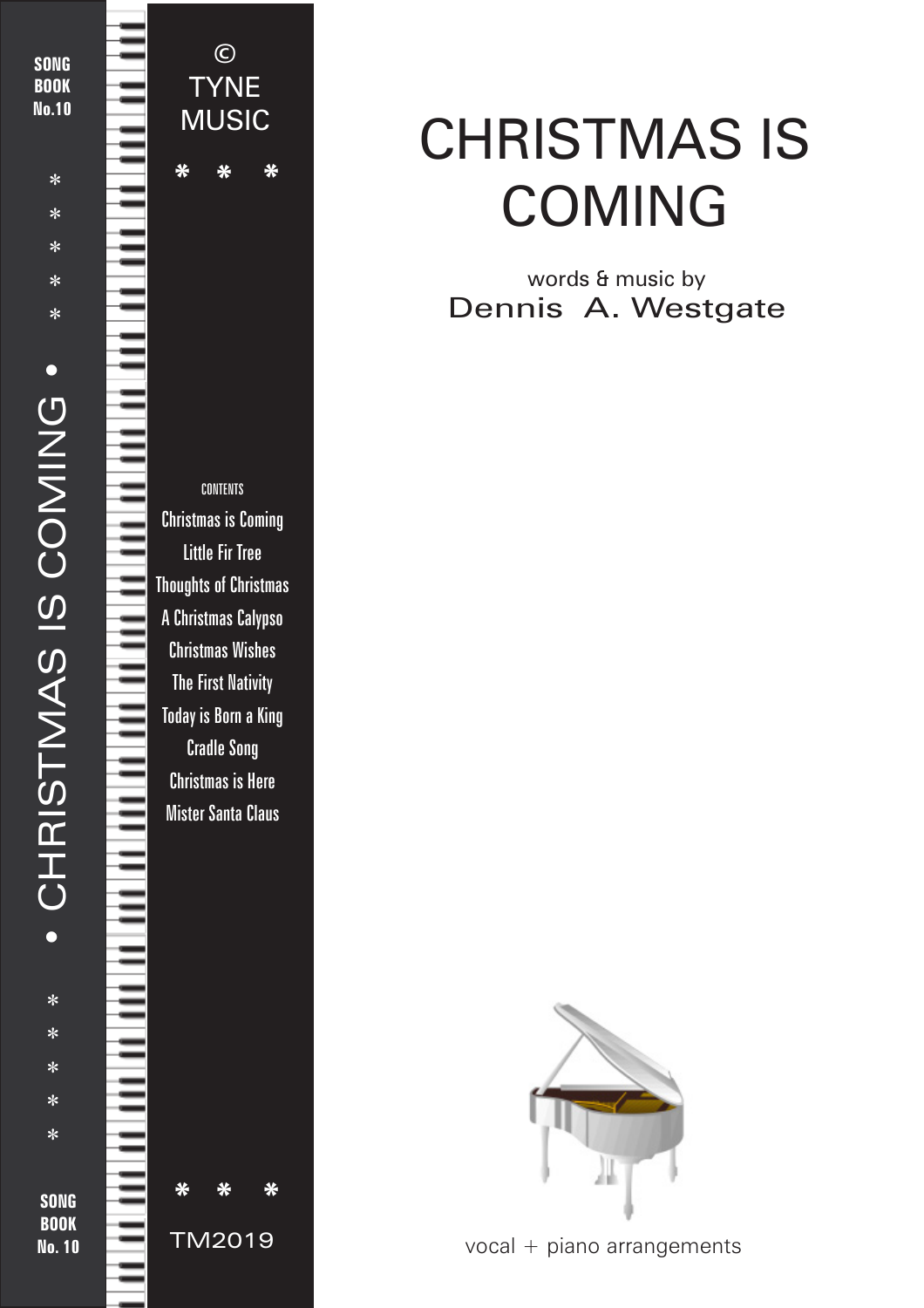

DENNIS A. WESTGATE

Mother's in the kitchen baking for the coming celebrations Father says his back is aching putting up the decorations Granny Kate is full of chatter waiting for the postman's call Granda's looking for his glasses can't see very well at all

In the bedroom where it's quiet Uncle Bill is writing cards Aunty Molly's on a diet finds the going very hard Sister June is wrapping parcels ties them up with fancy bows Special presents for her boyfriend it's a secret, so no one knows

Little tommy's eating jelly it's all running down his chin Carol singers on the 'telly' everyone is joining in Children fill the house with laughter hanging baubles on the tree Times like these remembered after Christmas with the family.

> *A recitation from my Christmas album* **'Christmas is Here'**



**© 2018 TYNE MUSIC** All rights reserved

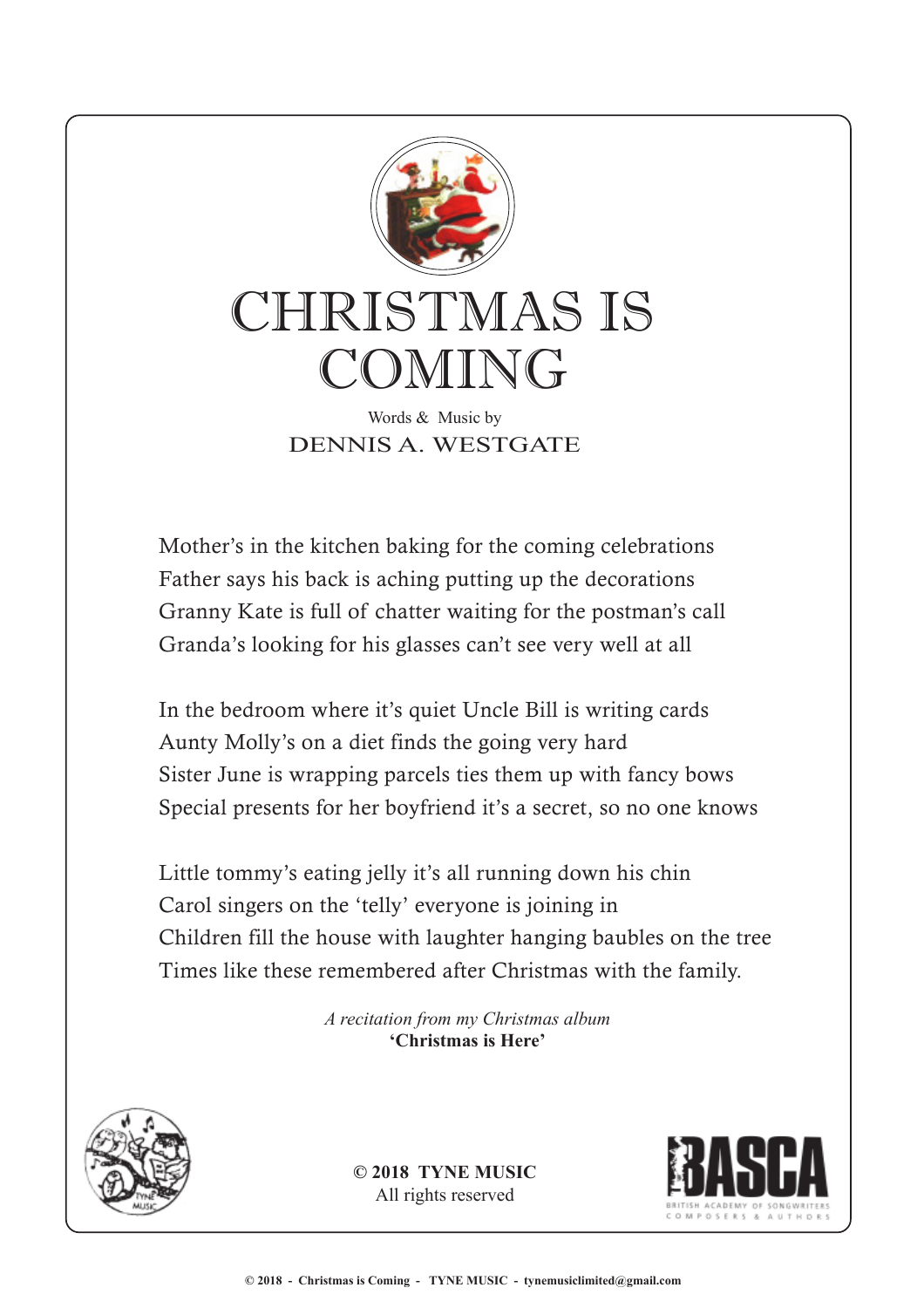# CHRISTMAS IS COMING

by DENNIS A. WESTGATE



ARRANGED FOR PIANO WITH CHORDS

| <b>SONG TITLE</b>        | Page |
|--------------------------|------|
|                          |      |
|                          |      |
|                          |      |
|                          |      |
|                          |      |
|                          |      |
|                          |      |
| CHRISTMAS CRADLE SONG 26 |      |
|                          |      |
|                          |      |

#### **© 2018 TYNE MUSIC** All rights reserved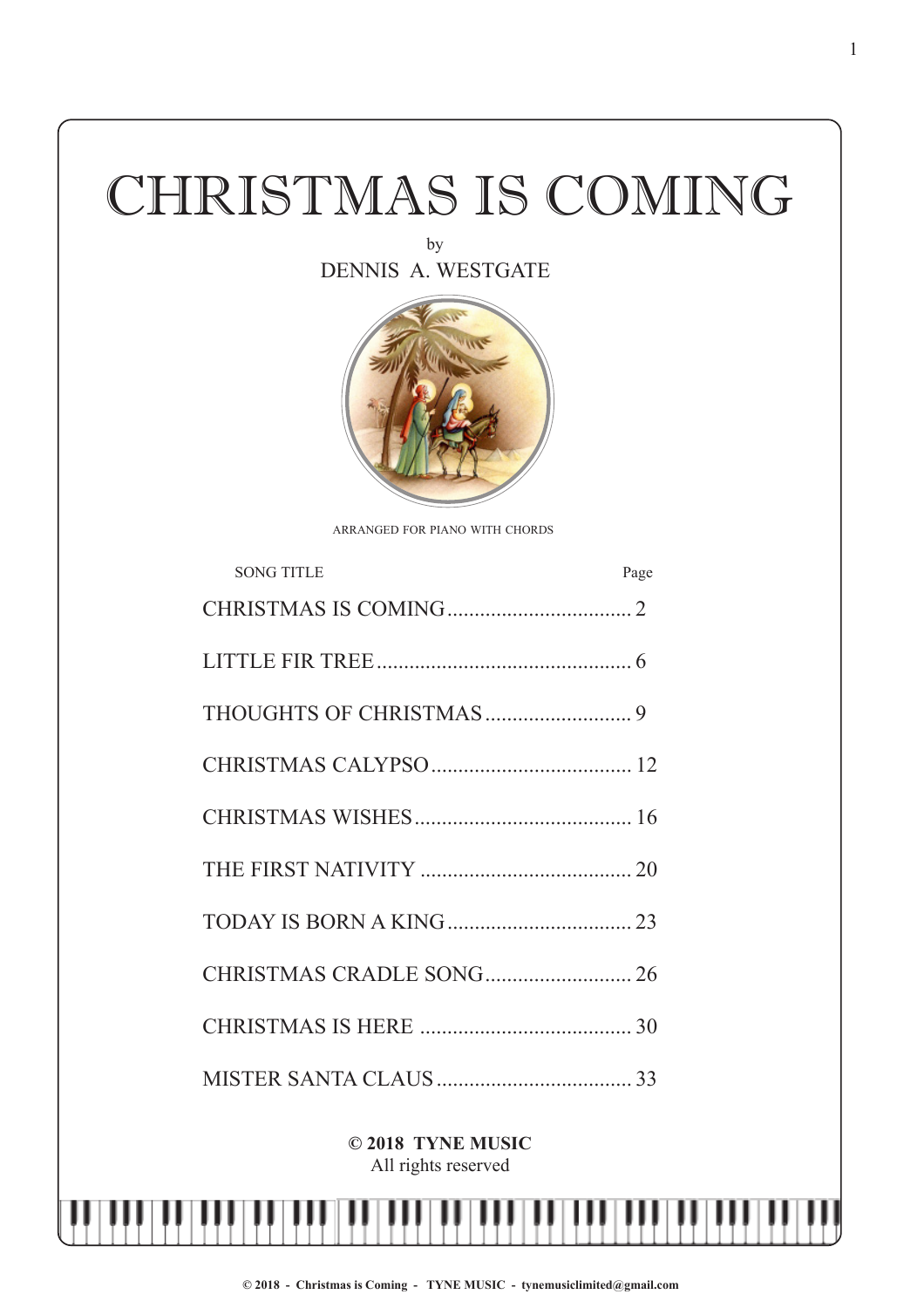## CHRISTMAS IS COMING**TATALANANARAN**

### CHRISTMAS IS COMING

Silver bells all play their fairy chimes Pretty cards have their say in merry rhymes Even fir trees sway along in time They all know that Christmas is coming

Mister Robin sings a happy song In the snow, the Snowman swings along Even roses know it won't be long They all know that Christmas is coming soon

Mister Santa's on his way, Bringing lots of games to play Children listen for his sleigh, Don't delay for Christmas is coming

Frome the eves the icy xylophone Semibreves it to the garden gnome Who converses on the telephone Telling friends that "Christmas is coming soon"

Mister Santa's on his way We're all waiting for the day When together we will say "You're O.K. and thank you for coming"

Carol singers sing a melody While the ringers ring a harmony What a happy time it's gonna be Christmas time with all the family Christmas time with all of the family

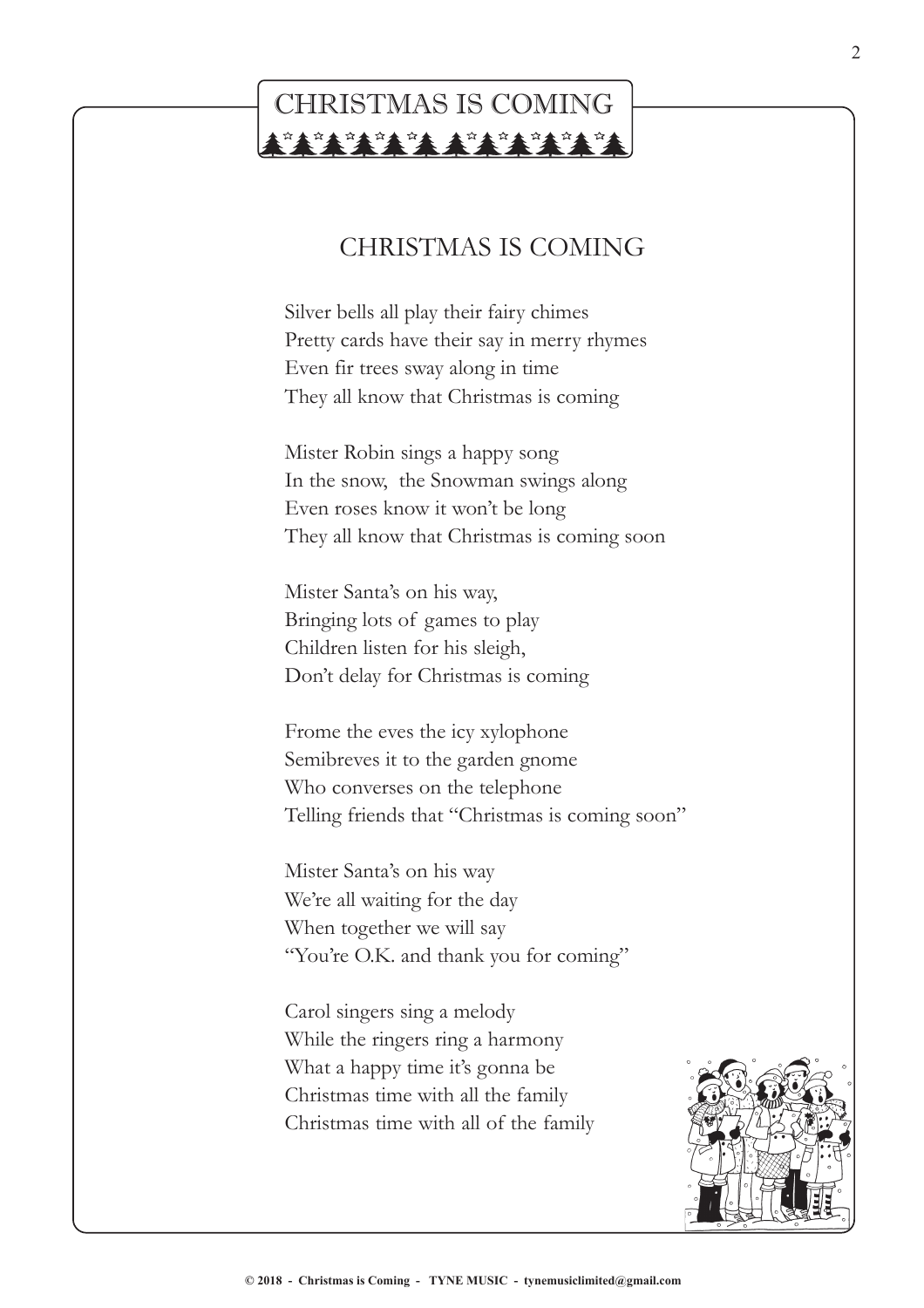# **Christmas is Coming**



**<sup>© 2018 -</sup> Christmas is Coming - TYNE MUSIC - tynemusiclimited@gmail.com**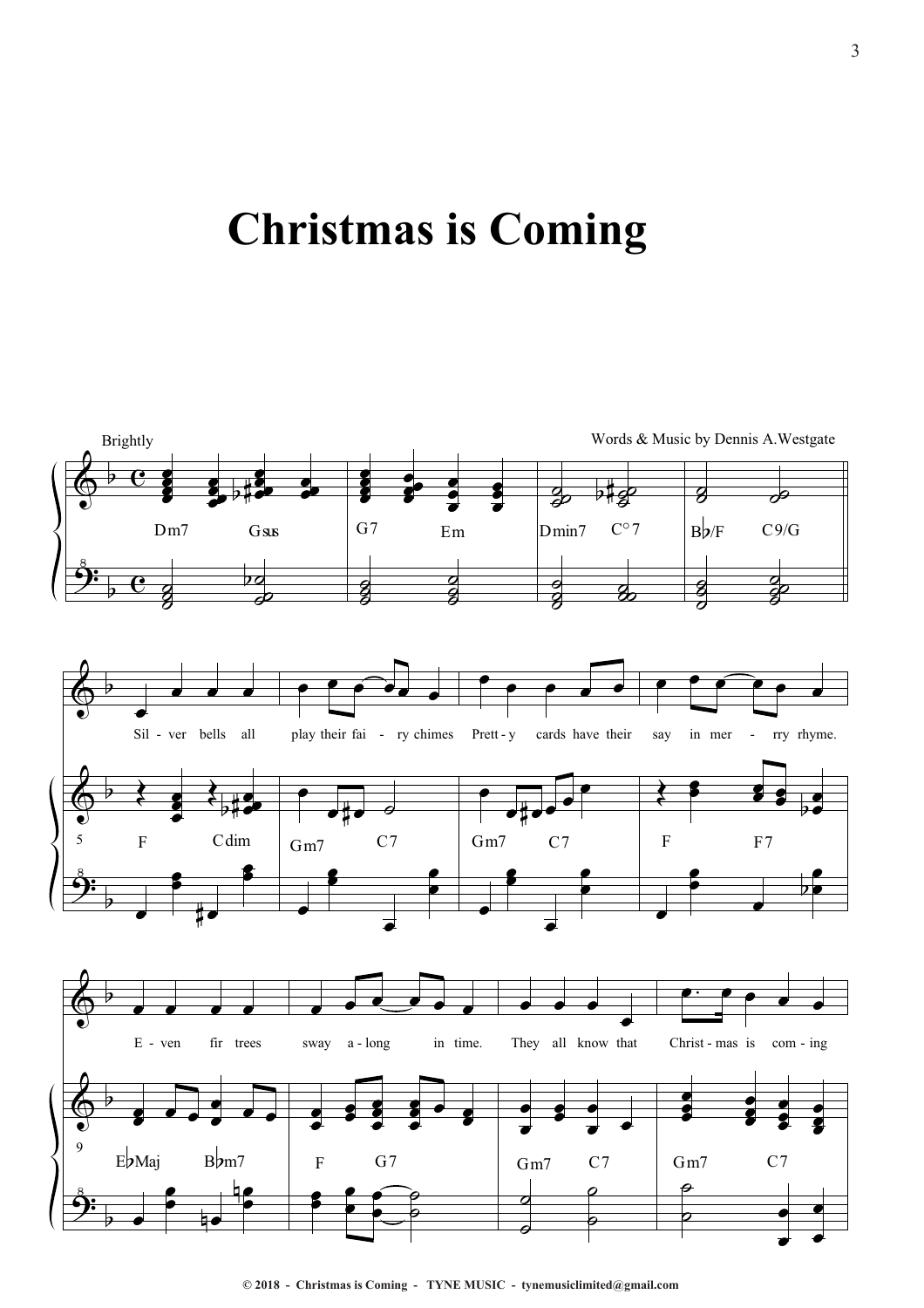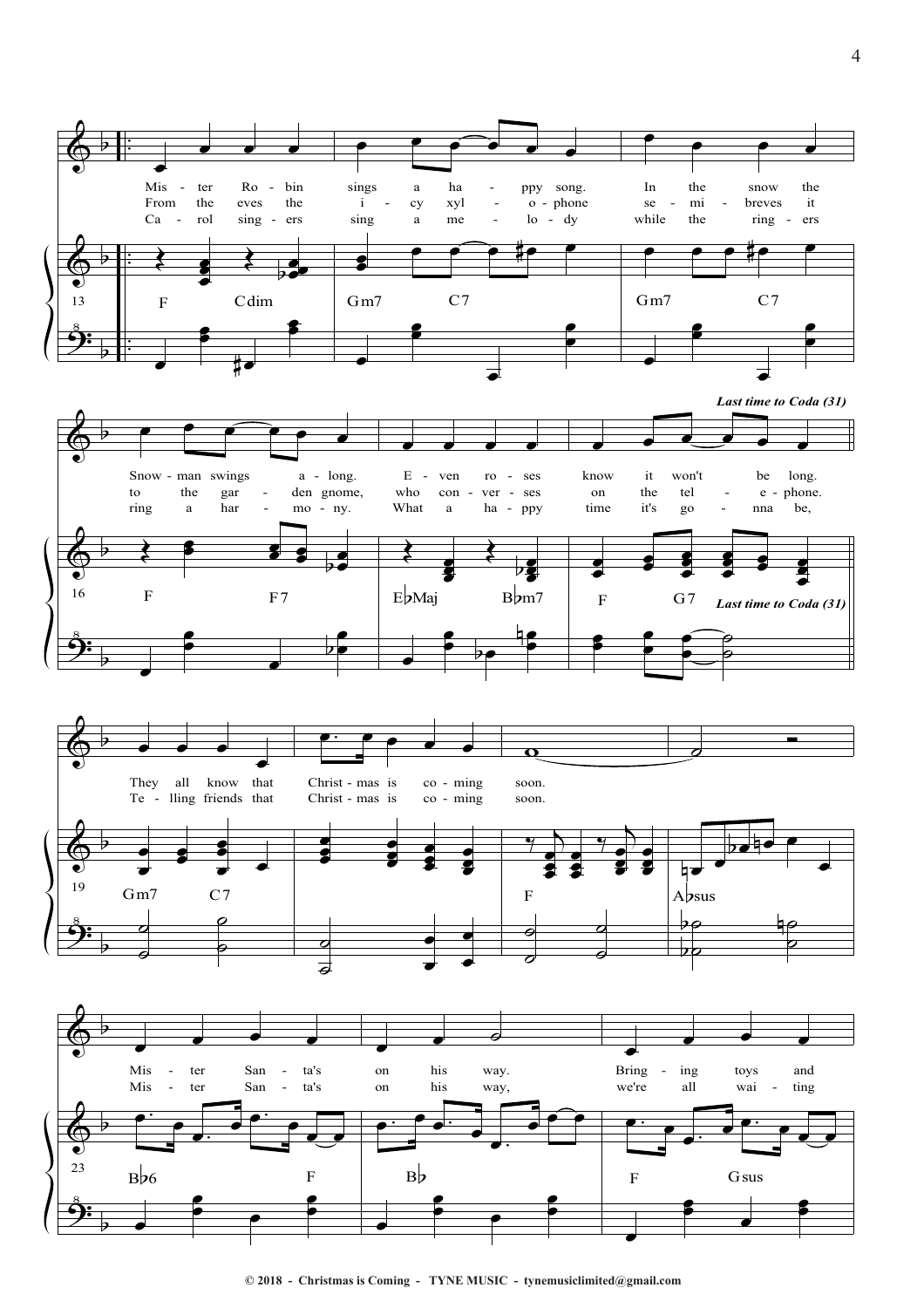### CHRISTMAS IS COMING\*\*\*\*\*\*\*\*\*\*\*\*

#### LITTLE FIR TREE

Little fir tree very small, Little fir tree when you're tall Standing proud for all to see You will be a Christmas tree We will take you home one night Garland you with tinsel bright What a picture you will be When You're a Christmas tree

Little fire tree when you grow On your branches white with snow We will place a Fairy Queen To survey the Christmas scene Bright reflections, pretty toys Some for girls and some for boys What a picture you will be When you're a Christmas tree

Little fire tree very soon Little fir tree in our room From your coat of forest green Gold and silver stars will gleam Cloured lights will brightly burn Hanging lanterns twist and turn What a picture you will be When you're a Christmas tree

Little fir tree all alone Little fir tree when you've grown We will dream of you each night Shining in the candle light When your dressing is complete We'll lay presents at your feet What a picture you will be When you're a Christmas tree

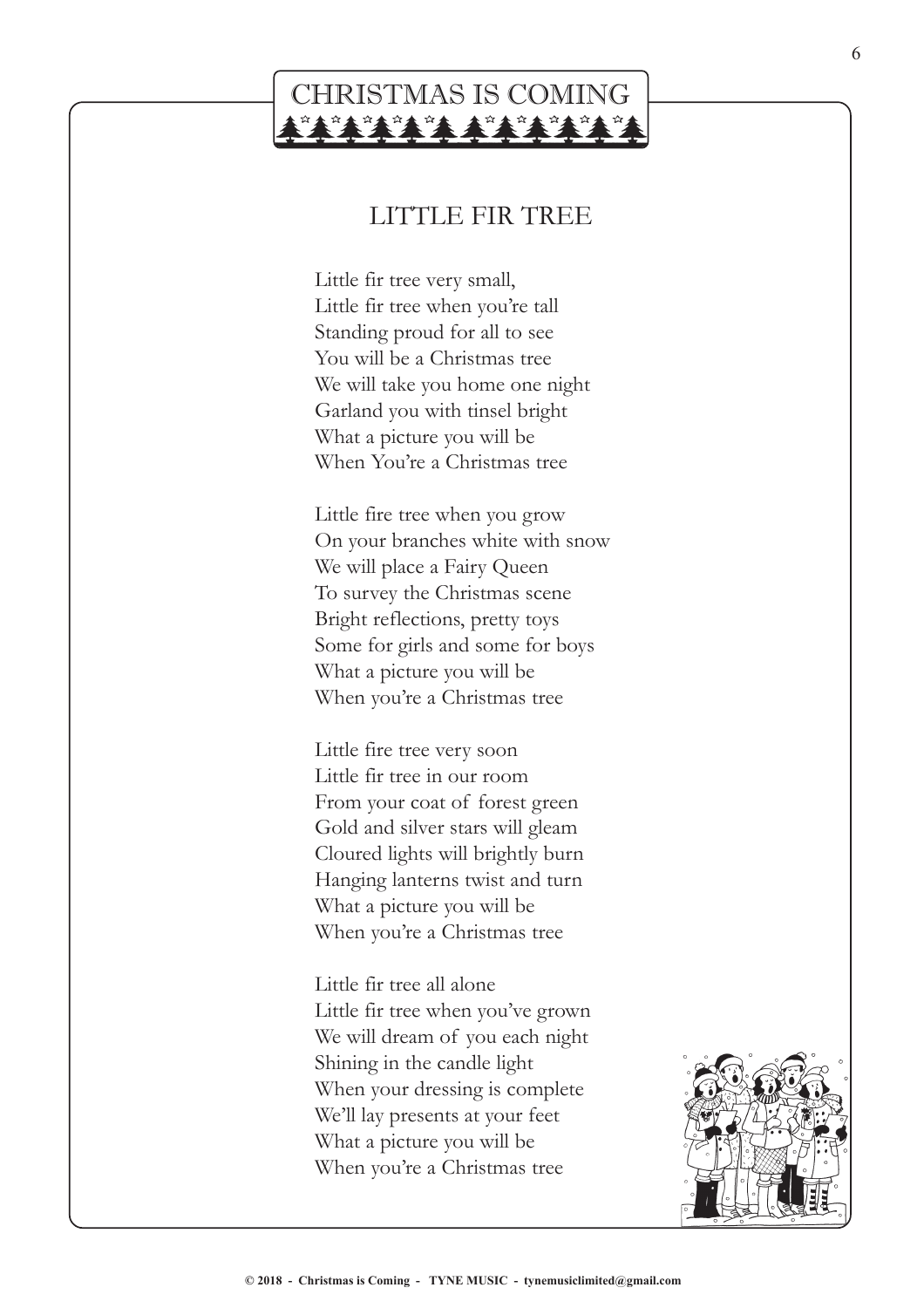# **Little Fir Tree**



**© 2018 - Christmas is Coming - TYNE MUSIC - tynemusiclimited@gmail.com**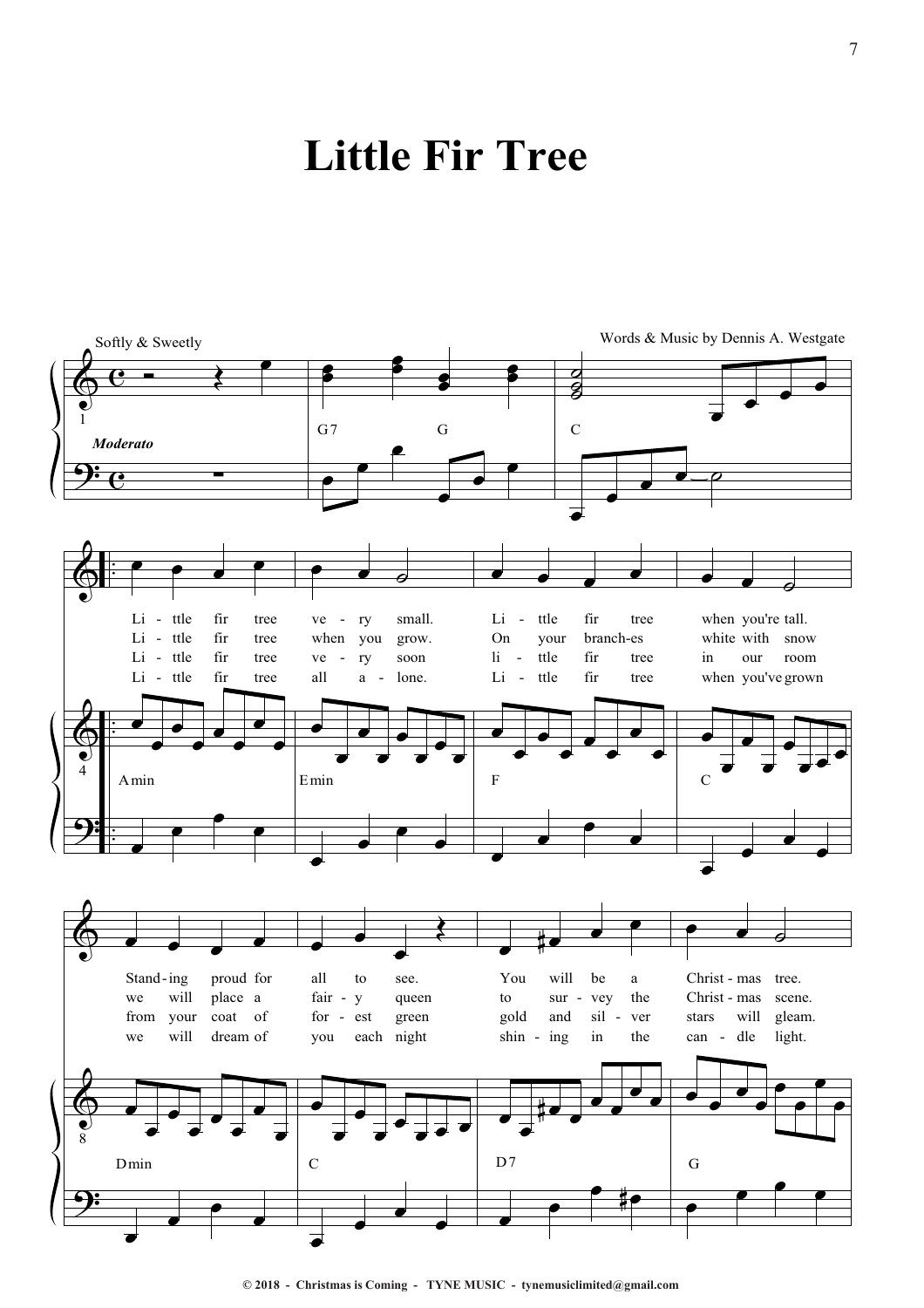## CHRISTMAS IS COMING

### A CHRISTMAS CALYPSO

A little bird flew on my shoulder today There was something special he had to say "I saw the manger where Jesus lay" And then he spread his wings and swiftly flew away

#### **Have you heard the story that's going about Must be something special of this there's no doubt It's the greatest story I'm bound to agree For everyone is telling it to me**

A donkey went by with his head in the air There's a special secret he had to share Joseph and Mary looked everywhere Heard of a place in town and so he took them there

#### **Have you heard the story that's going about Must be something special of this there's no doubt It's the greatest story I'm bound to agree For everyone is telling it to me**

A white fleecy lamb laid his head on my knee "I know something special" he said to me "I saw the Shepherds and Wise Men three All bless the baby boy, it was a sight to see"

**Have you heard the story that's going about Must be something special of this there's no doubt It's the greatest story I'm bound to agree For everyone is telling it to me**

Way down in Jamaica they're singing this song With a-something special to help it along They tell the story in simple rhyme Calypso Christmas Day Calypso Christmas Time.

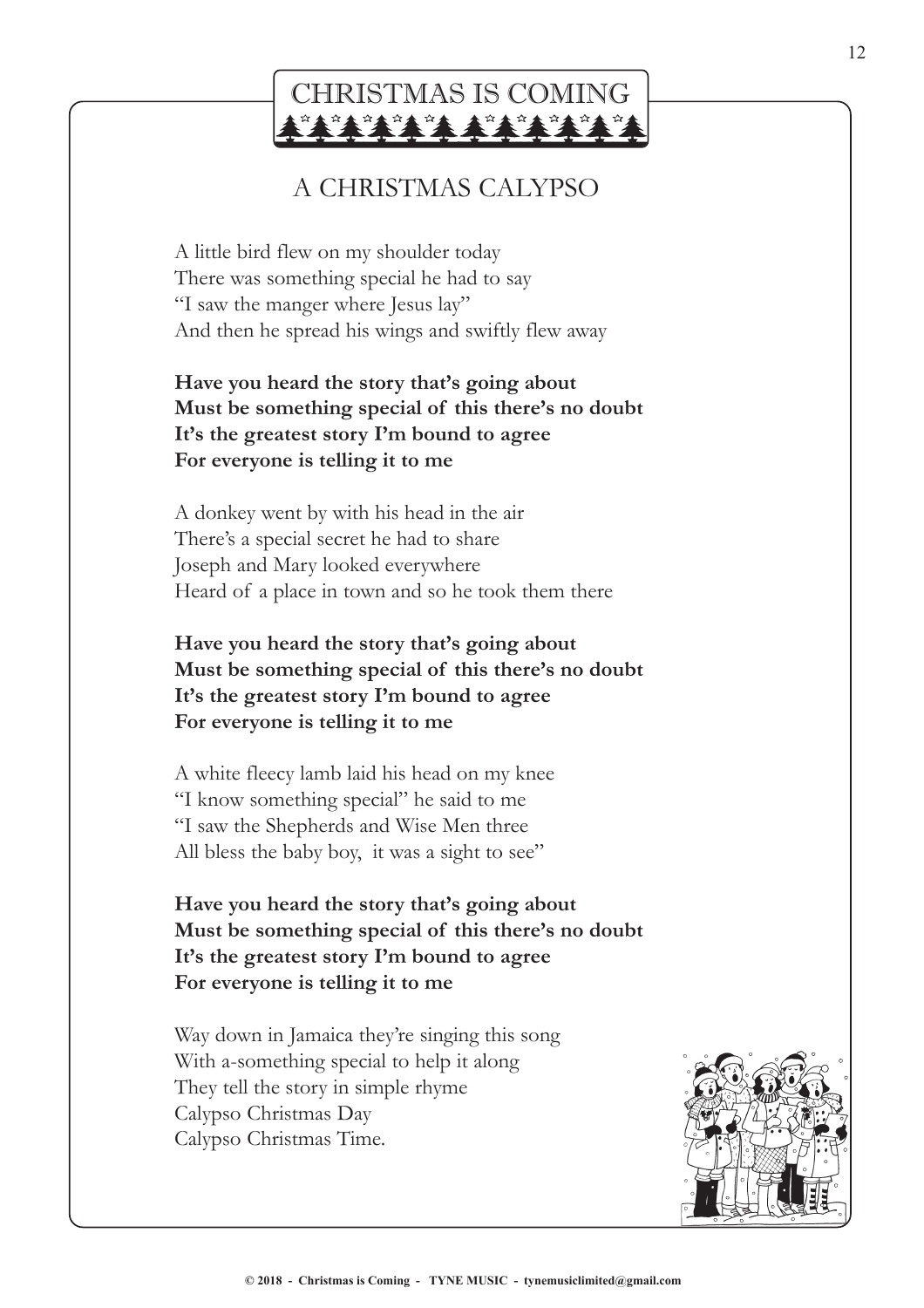# **A Christmas Calypso**



**<sup>© 2018 -</sup> Christmas is Coming - TYNE MUSIC - tynemusiclimited@gmail.com**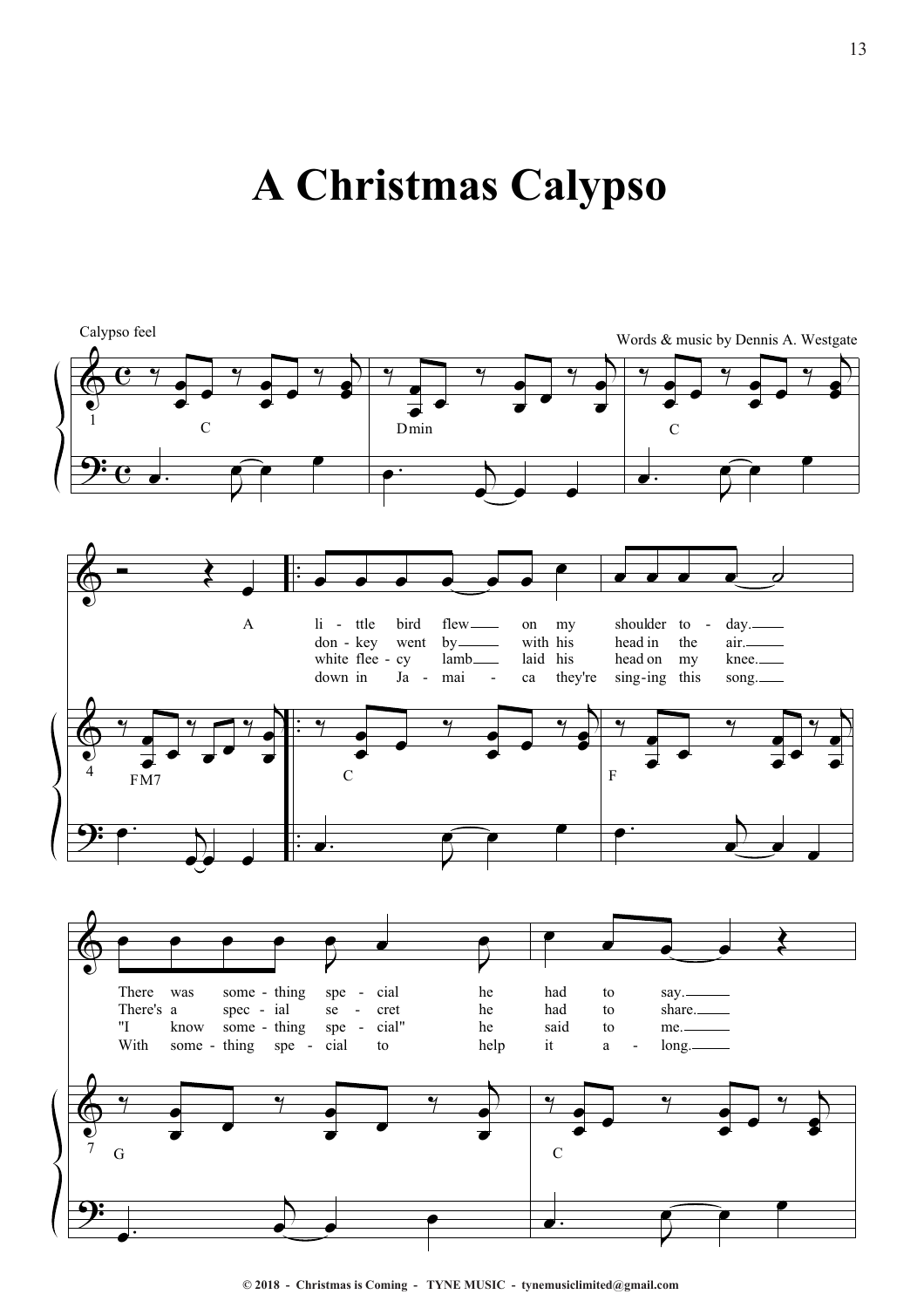# CHRISTMAS IS COMING

### THE FIRST NATIVITY

Come little children to Bethlehem Home of a baby boy Come to the city of Bethlehem Sing of a mother's great joy Come and rejoice at a lowly stable Wonder at all you see Look through the window, there to find The first Nativity

Come little children to Bethlehem Hear us, the wise men sing One star will guide us to Bethlehem There we will worship a King Come and rejoice at a lowly stable Wonder at all you see Look through the widow there to find The first Nativity

Come little children to Bethlehem Shepherds will pray tonight Making their way into Bethlehem Sent by an Angel of Light Come and rejoice at a lowly stable Wonder at all you see Look through the window there to find The first Nativity